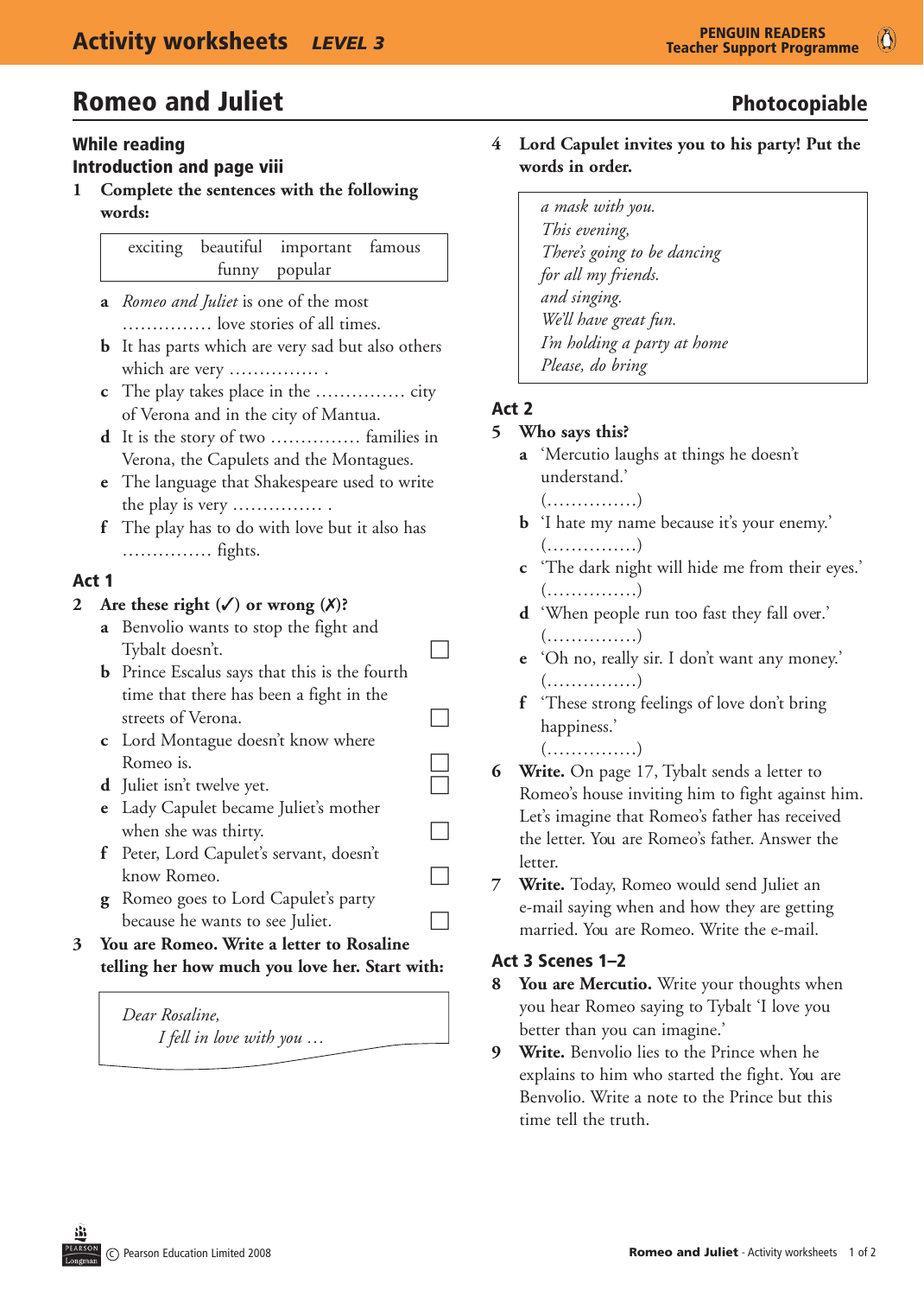$\circ$ 

# **Romeo and Juliet Community Community** Photocopiable

**10 Work with another student.** Write the conversation between Lord and Lady Montague after the Prince tells them that Romeo has to leave Verona. Then act it out in class.

#### Act 3 Scenes 3–5

#### 11 Who says what?

- **a** 'Banishment is more terrible than death.' (……………)
- **b** 'The usual punishment for your crime is death.'

```
   (……………)
```
- **c** 'My name is hateful to me. I'm going to kill myself.'
	- (……………)
- **d** 'She's shut up in her room tonight, full of her great sadness.' (……………)
	-
- **e** 'Tybalt has just died so we can't have a big party.'
	- (……………)
- **f** 'If I want to live, I have to leave now.' (……………)
- **g** 'I'm sure you'll be happy in the second marriage. It's better than your first.' (……………)

#### 12 Complete the sentences

- **a** Juliet's m…r thinks that her d…er is still crying because of Tybalt's d…th but Juliet is crying because Romeo will have to l…e Verona.
- **b** Lady Capulet tells Juliet that her father is p…ing a very h…y day for her.
- **c** Early on T…y morning, the n…e Paris will marry her at St P…'s Church.
- **d** Juliet gets very a…y with her father. She says she's not ready for m…ge.
- **e** Lord Capulet tells Juliet that he will never f…e her if she doesn't m…y Paris.
- **f** When Juliet's p…s leave, Juliet asks the N…e to help her.
- **g** The Nurse t…s Juliet to marry Paris b…e Romeo can't return to V…a.

*First, … Then … Next, … So, … In the end … Mercutio thought that Romeo was afraid of Tybalt. Mercutio got out his sword and told Tybalt to get his out too. Romeo also came and talked to Tybalt very nicely. Tybalt arrived looking for Romeo. Mercutio and Benvolio were walking in the streets.*

13 Match and write the ideas in the correct order.

### Act 4

#### 14 Put the sentences in the right order, 1-7.

- **a** Friar Laurence tells Juliet to go to bed alone.  $\Box$
- **b** He explains to her that a cold feeling will run through her body.  $\Box$
- **c** She has to drink the medicine from the bottle. **c** She has to drink the medicine from the<br>bottle.<br>**d** Everybody will think that she is dead.<br>**e** They will carry her body to the vault.<br>**f** The Nurse can't stay with her.
- 
- **e** They will carry her body to the vault.
- **f** The Nurse can't stay with her.
- **g** Her family will dress her in her best clothes.
- **15** Write down and then act out the conversation that Lord Capulet and Lady Capulet have after finding out that Juliet is 'dead'.
- **16** An obituary is a notice of the death of a person in a newspaper. In pairs, write down Juliet's obituary.

#### Act 5

17 Write. You're the doctor. Write a letter to a friend telling him/her about the strange visit that you received from a young man who wanted to buy poison.

#### 18 In Act 5, who gives these things to whom?

- **a** news about Juliet
- **b** gold
- **c** poison
- **d** a letter for Romeo
- **e** a letter for Lord Montague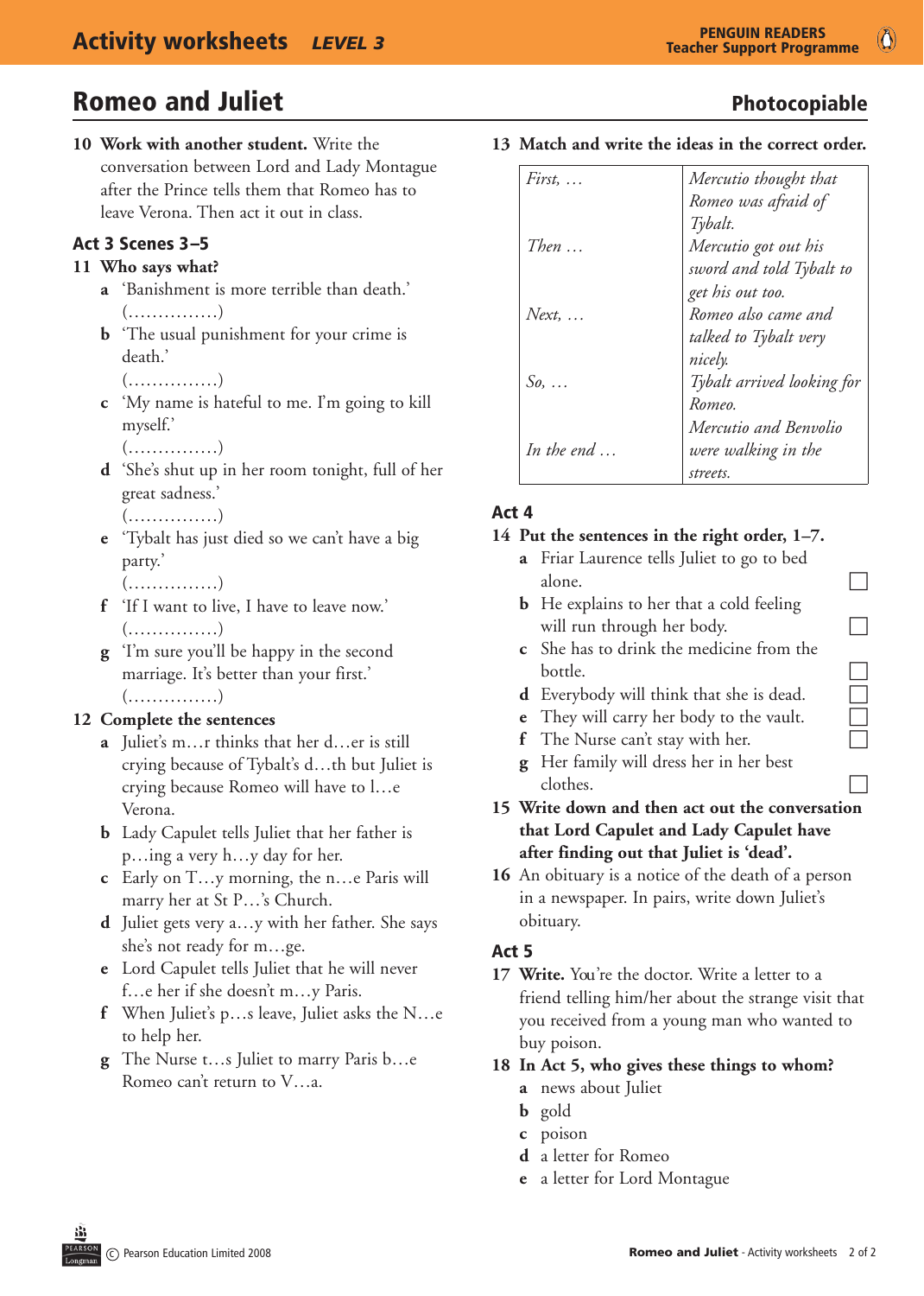# **Romeo and Juliet Community Community** Photocopiable

#### Introduction

1 Complete with the right words from the box:

| actions | act actors | characters | scenes | play |
|---------|------------|------------|--------|------|
|         |            |            |        |      |

 Shakespeare wrote *Romeo and Juliet* for 1 ………… on a theatre stage. You can read the 2 ………… in a group with other people. You can speak the words and bring the 3 ………… to life. But you can have more fun if you 4 ………… the play. There are wonderful love 5 ………… . The characters can show their feelings by their words and by their 6 ………… .

#### Act 1

#### 2 Who said the following? To whom?

- **a** I'm only trying to keep the peace.
- **b** Enemies of peace throw your swords to the ground!
- **c** People have often seen him there early in the morning, looking very sad.
- **d** Oh, tell me how I *can* forget her about her.
- **e** My daughter is very young not yet fourteen.
- **f** I've already told her to come.
- **g** I've never thought about marriage.
- **h** My feet feel tied to the ground.
- **i** I have an ugly face but this mask will hide it.

#### Act 2

#### **3** Right  $(\checkmark)$  or wrong  $(\checkmark)$ ?

- **a** To Romeo, Juliet's window is the west and she's the moon.
- **b** Juliet doesn't want Romeo to be a Montague.  $\Box$
- **c** Romeo hates his family because it's Juliet's enemy.
- **d** Juliet says that her love for Romeo is as deep and as endless as the sea.  $\Box$
- **e** Friar Laurence makes medicine and poison out of plants.
- **f** Romeo wants to get married to Juliet on Friday.  $\Box$

### Act 3 Scenes 1–2

#### **4 Match the sentences 1–5 and the replies a–e.**

- **1** Romeo: 'Be brave, man. It can't be a very deep cut.'
- **2** Benvolio: 'Let's go somewhere private, or discuss things calmly. Everybody is looking at us.'
- **3** Nurse: 'Are you defending your cousin's murderer?'
- **4** 'What do you want with me?'
- **5** Juliet: 'Where are my father and mother?'
	- **a** Mercurio: 'No, it isn't very deep, or very wide.'
	- **b** Juliet: 'Do you want me to say bad things about my husband?'
- 
- **c** Mercurio: 'Fine. They can look. I'm not leaving.'
- **d** Mercutio: 'To fight you. Take your sword out before I kill you.'
- **e** Nurse: 'Crying by Tybalt's body.'

#### Act 3 Scenes 3–5

#### 5 What happened first? Put the sentences in order.

- **a** Romeo goes to the Friar's house.
- **b** She gives Romeo Juliet's ring.
- **c** Lord Capulet decides that the wedding day will be on Thursday.
- **d** Romeo leaves for Mantua early in the morning.
- **e** The Nurse arrives at the Friar's house too.
- **f** Paris wants to marry Juliet as soon as possible.
- **g** Romeo and Juliet spend their wedding night together.
- **h** Lady Capulet goes to Juliet's room to tell her about her wedding.
- **i** Lord Capulet tells his daughter that if she doesn't marry Paris she can't stay in his house.
- **j** Juliet isn't happy about her parents' plans for her.

#### Act 4

#### **6** Read these questions about Act 4 and choose YES or NO.

- **a** Is the Friar happy about Paris's plan to marry Juliet? YES NO
- **b** Does Paris think Juliet is sad about Tybalt's death? YES NO
- **c** Does the Friar think Juliet is brave? YES NO
- **d** Will the Friar's medicine kill Juliet? YES NO
- **e** Will Paris think Juliet is dead in her bed?

YES NO

**f** Will the Friar tell Romeo when to return to Verona? YES NO

#### Act 5

#### **7** Why? Complete these sentences.

- **a** Romeo breaks into the vault because …
- **b** Romeo kills himself because ...
- **c** The Friar leaves the vault because …
- **d** Juliet kisses Romeo's mouth because …
- **e** Juliet picks up Romeo's knife because …
- **f** People run towards the vault because …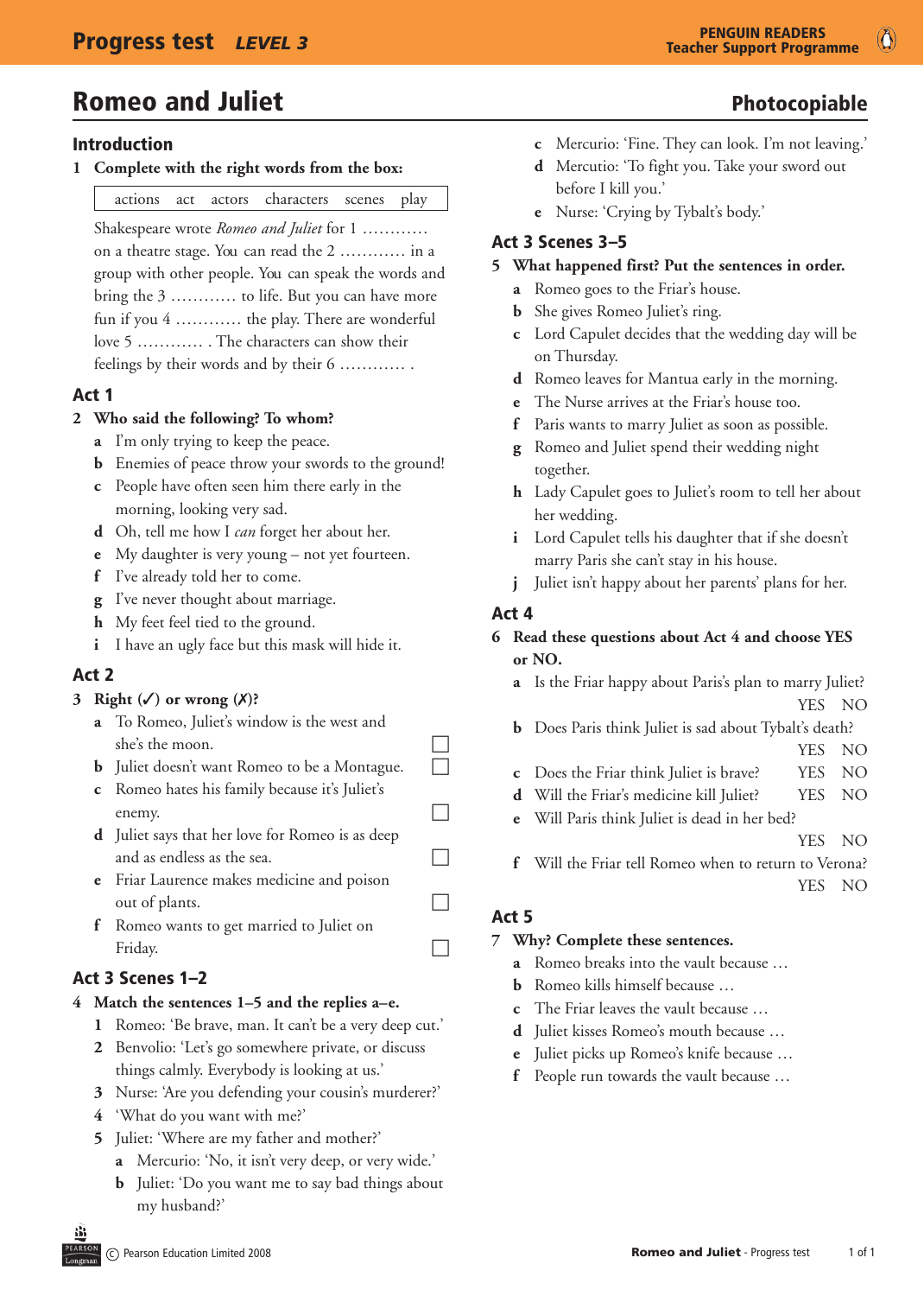# Romeo and Juliet

### Book key

- **1 a** Stratford **b** 1564 **c** thirty-seven
- **2 a** poison **b** crowbar **c** banish **d** vault
- **3 a** sadly **b** Italy **c** enemies **d** always **e** a lot of money **f** was **g** Lord Capulet **h** Tybalt
- **4–5**  Open answers
- **6** Sampson √ Abram √ Benvolio X Tybalt  $\checkmark$  townspeople  $\checkmark$  Lord Capulet  $\checkmark$ Lord Montague  $\checkmark$  Lady Montague  $\checkmark$ Prince Escalus X
- **7 a**  $X$  **b**  $\checkmark$  **c**  $\checkmark$  **d**  $X$
- **8 a** Juliet **b** thirteen **c** brothers and sisters **d** a Montague **e** a fine flower
- **9 a**  $X$  **b**  $\checkmark$  **c**  $X$  **d**  $\checkmark$
- **10–12** Open answers
- **13 a** cold **b** sun **c** different **d** safe **e** soon **f** messenger
- $14 \checkmark$  finds plants, marries people, helps people with their problems
- 15 **a** an excellent swordsman
	- **b** a strange-looking person
	- **c** a rude boy
	- **d** a true gentleman
	- **e** the sweetest lady
	- **f** a fine man
- **16** less than a day
- **17 a** Because his name is Montague and the Montagues are enemies of the Capulets.
	- **b** He hopes the marriage will end the terrible hate between their two families.
	- **c** Because she is large and dressed in very bright clothes.
	- **d** Because she doesn't tell her the news from Romeo immediately.

#### **18–20** Open answers

**21**

| Who?     | Crime          | Punishment | Who by? |  |
|----------|----------------|------------|---------|--|
| Mercutio | starts a fight | killed     | Tybalt  |  |
|          | with Tybalt    |            |         |  |
| Tybalt   | kills          | killed     | Romeo   |  |
|          | Mercutio       |            |         |  |
| Romeo    | Kills Tybalt   | banished   | Prince  |  |
|          |                |            | Escalus |  |

- **22 a** excited **b** worried **c** she wants to die
	- **d** happy **e** sad
- **23** Mercutio starts a fight with Tybalt and kills him.
- **24** Benvolio says that Tybalt started the fight. But it was Mercutio. Tybalt says to Mercutio, 'I'm not interested in fighting you, sir.' Tybalt wants to fight Romeo. The rest is true.
- **25–26** Open answers
- **27 a** 2 **b** 5 **c** 1 **d** 3 **e** 4
- **28 a** 3 **b** 7 **c** 7 **d** 3 **e** 7 **f** 3
- **29** Juliet is alive. Tybalt did not kill Romeo. The Prince has changed Romeo's punishment from death to banishment.
- **30–31** Open answers
- **32 a** knife **b** medicine, forty-two **c** dead **d** vault **e** letter
- **33**  $\checkmark$  invite the guests, find twenty excellent cooks, bring dry wood for the fire
- **34 a** finds Juliet's body on the bed.
	- **b** says Juliet is like the sweetest flower.
	- **c** thinks Death has taken her only child.
	- **d** knows Juliet is still alive.
	- **e** thinks he has lost his love and his life.
- **35–37** Open answers
- **38 a** 1 **b** 3 **c** 6 **d** 7 **e** 4 **f** 2 **g** 5
- **39** There are four bodies: Tybalt, Paris, Romeo, Juliet
- **40** They will hang paintings of Romeo and Juliet in a building in the town square. The two families will stop fighting and be friends.
- **41–50** Open answers

# Discussion activities key

- **1–2** Open answers
- **3** No, it wasn't. He took it from some old stories.
- **4** Suggested answers: No, it's also about hate. No, it's got lots of exciting scenes and quite a number of funny scenes too.
- **5–6** Open answers
- **7** Suggested answer:

 Young people often tell their problems to their friends and not to their parents.

- **8** Open answer. Perhaps he's thinking of fighting against Romeo.
- **9–18** Open answers
- **19** Mercutio doesn't know that Romeo has married Juliet and that Tybalt is now a relative of his. Romeo isn't weak, as Mercutio thinks, he's just got married, he's very happy and he doesn't feel like fighting.
- 20 Open answers
- **21** Perhaps the Nurse wants to feel important or perhaps she wants to make Juliet suffer a bit.